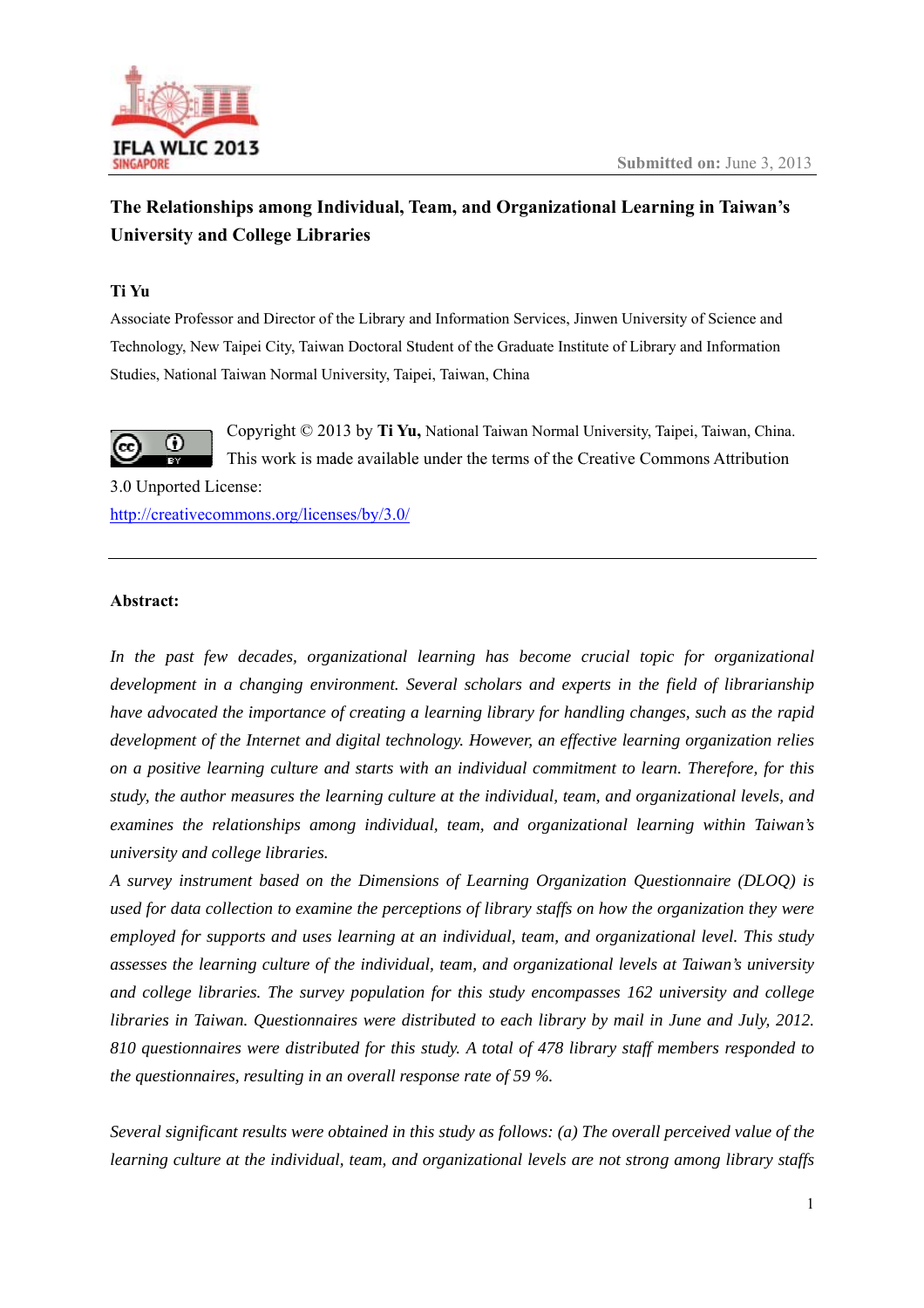*in Taiwan's universities and colleges. (b) Non-managerial staff members with 11 to 15 years of work experience at Taiwan's academic university and college libraries show a lower level of perception on the value of the learning culture at the individual, team, and organizational levels. (c) University and college libraries with a higher learning culture at the individual and organizational levels can predict a higher level of knowledge performance in their organizations. (d) The learning cultures among the individual, team, and organizational levels have a positive interrelationship in Taiwan's university and college libraries.* 

**Keywords:** learning culture, individual learning, team learning, organizational learning, knowledge performance

# **Introduction**

The futurist, Alvin Toffler (1970, p. 367), acknowledged the psychologist Herbert Gerjuoy as saying "Tomorrow's illiterate will not be the man who can't read; he will be the man who has not learned how to learn." Based on this concept, Toffler said famously, "The illiterate of the 21<sup>st</sup> century will not be those who cannot read and write, but those who cannot learn, unlearn, and relearn." Obviously, learning is the key for people to become literate in the twenty-first century."

The concept of learning is not only meaningful to an individual but also to an organization. In the past few decades, organizational learning has become an important topic for organizational development in the changing environment. It has also been recognized as a crucial strategy for an organization's survival. Forman (2004, p. 17) assumed that a learning organization can make itself smarter, stronger, and better equipped to adapt to change. Numerous scholars and experts in the field of librarianship have also advocated the importance of creating a learning library to handle certain changes, such as the rapid development of the Internet and digital technology (Rowley, 1997; Gieseck & NcNeil, 1999; Chen, 2006; Su, 2006).

An effective learning organization relies on a positive learning culture, and starts with an individual commitment to learning. People in the organization share their knowledge in groups and throughout the organization. (Marsick & Watkins, 2003, p. 132). Therefore, the orientation toward individual learning may no longer suffice. Cumulative learning among people in teams and organizations has become more important. Accordingly, the individual, the team, and the organization are the three different, but interrelated, foci for learning (Forman, 2004, p. 16).

Based on these concepts, this study aims to measure the learning culture at the individual, team, and organizational levels, and examine the relationship between learning culture and performance in an organization. In addition, this study explores the relationships among individual, team, and organizational learning in university and college libraries in Taiwan.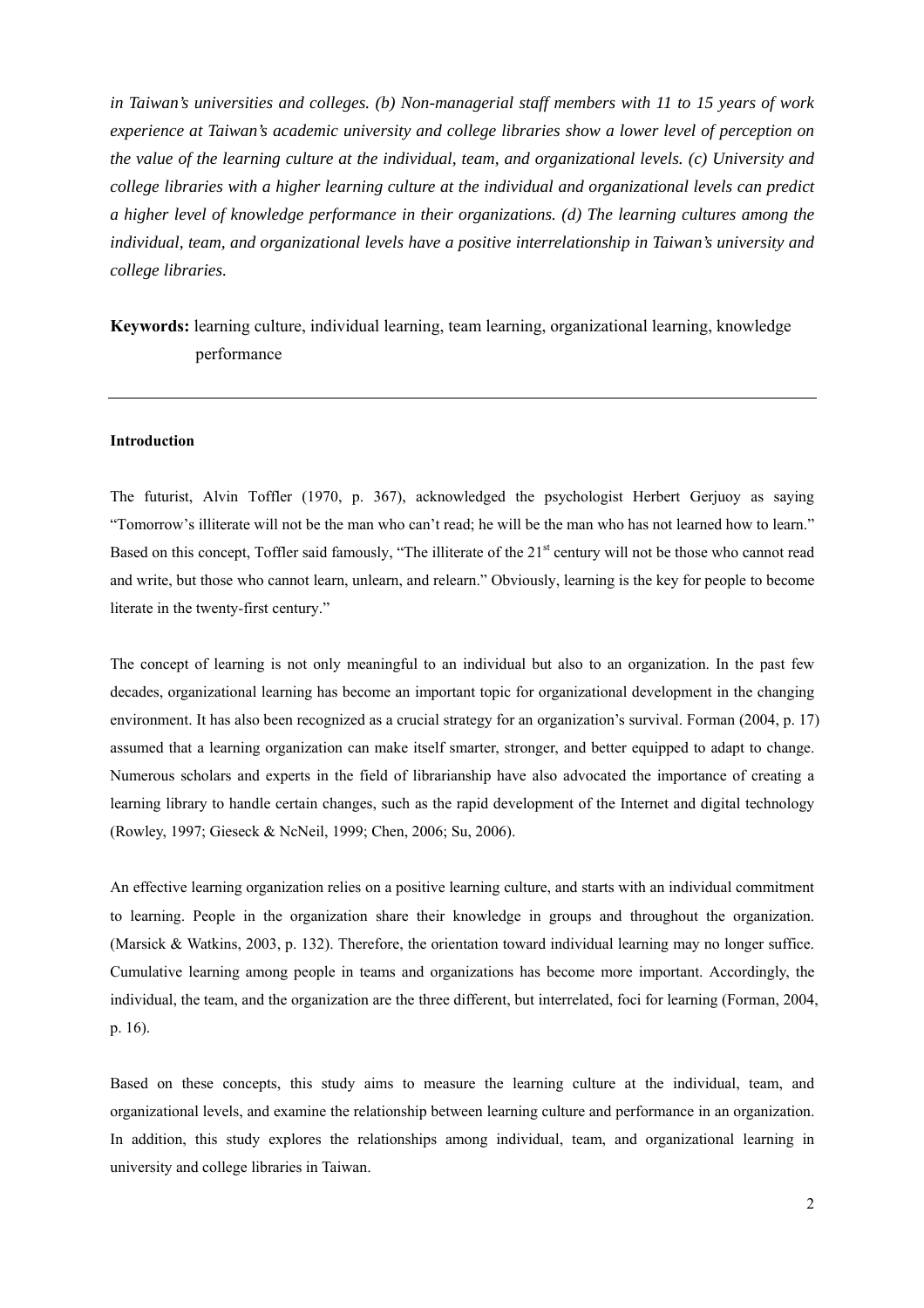#### **Literature Review**

#### *Definition of learning, individual learning, team learning, and organizational learning*

Kolb (1984, p. 38) defined that learning as the process in which knowledge is created through experience. Learning is a relatively permanent change in behavior that occurs because of a person's interaction with an environment (McShane & Von Glinow, 2010, p. 82).

Learning at the individual level is that learning is a selective retention of the experience that is embedded as cognitive reconstructions (Marsick & Watkins, 2003, p. 135). Individual learning is based on numerous factors, such as cognitive capacity, learning styles, interpretive ability, and an individual schema (Murray & Moses, 2005, p. 1187).

The best known early use of the term "team learning" is perhaps in Peter Senge's book, *The Fifth Discipline: the Art and Practice of the Learning Organization*. Senge (1990, p. 236-237) defined that team learning as the process of aligning and developing the capacity of a team to create the results its individual members truly desire. Kayes, Kayes and Kolb (2005) viewed team learning as a function of individual experience and how that experience interacts within the team.

Organizational learning is a process that is increasingly satisfying to its stakeholders. Organizational learning is not only the sum of all the knowledge of its organizational members, but also the collective use of this capability of learning (Dixon, 1994).

In conclusion, organizational learning builds on the processes of individual, team, and organizational learning to transform the group into a successful learning operation. An effective learning organization must be able to learn at the individual, team, and organizational levels to respond quickly to change and generate good performance.

# **The relationships of individual, team, and organizational learning**

In the process of organizational learning, Dodgson (1993) indicated that people are the primary learning entity in organizations and the main source of organizational transformation. O'Hara (1996, p. 38) stated that individual learning is the best approach to help manage organizational change, and effective management development enables people to take responsibility for their own learning. McShane and Von Glinow (2010, p. 87) stated that organizational learning is heavily dependent on individual learning. Organizational learning cannot exist without individual learning, but individual learning does not suffice for organizational learning (Argyris & Schon, 1978, p. 20).

Team learning is enhanced in organizations in order to obtain better organizational performance. Several scholars have emphasized the importance of team learning rather than individual learning. For example, Senge (1990) suggested that team learning is more important than individual learning because most decisions are made in subunits such as teams and divisions. Murray and Moses (2005, p. 1187) argued that the team acts as interlinking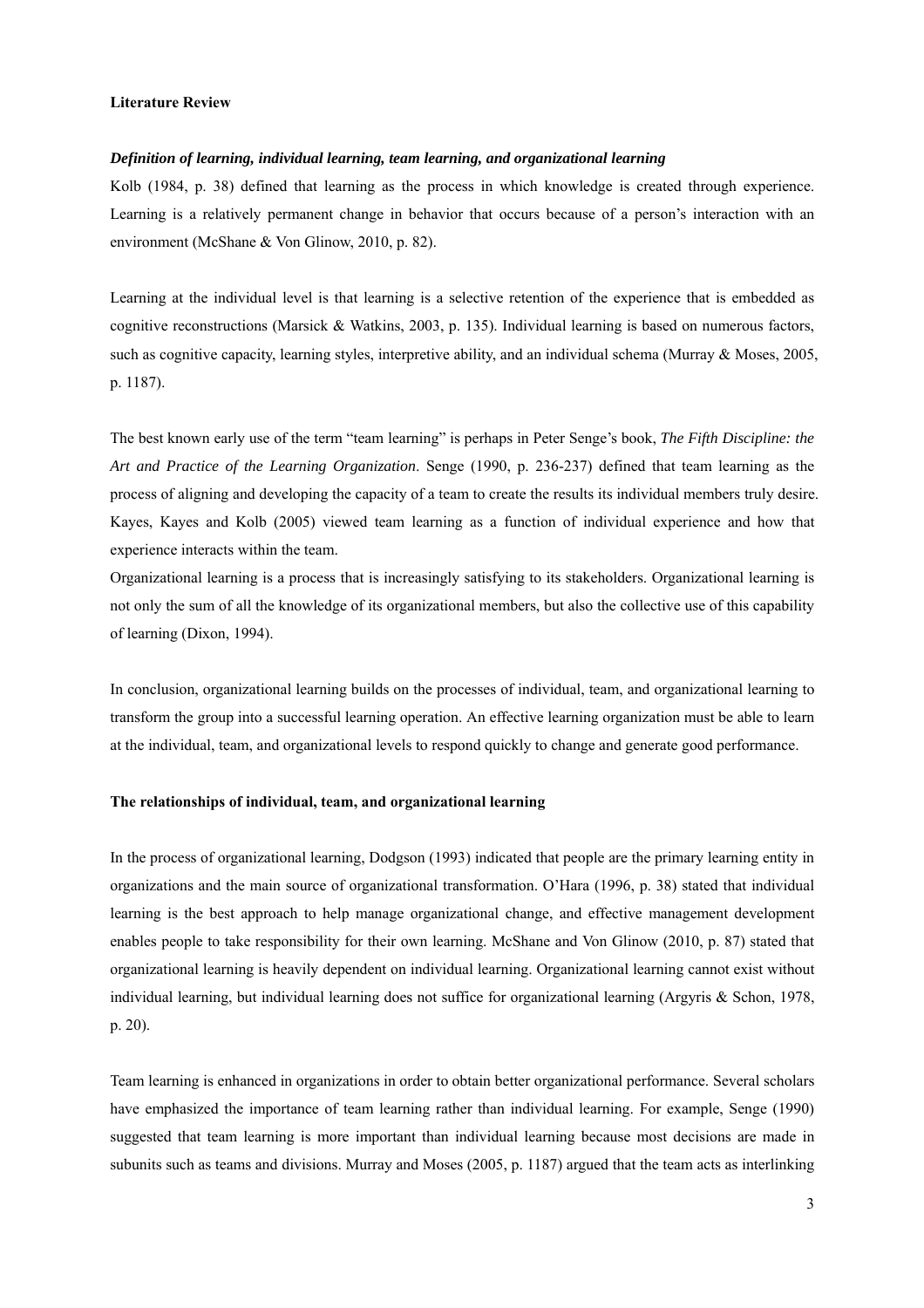pins between learning at the individual and organizational levels, and the team learning is in the centrality of the organizational learning process. Furthermore, certain empirical studies have supported the positive relationship between team and organizational learning (Edmondson, 1996; Chan, 2003; Senaratne & Malewana, 2011). Therefore, this implies that team learning is affected by the individual level of learning, and affects the organizational level of learning.

In a word, individual and team learning should be transferred to the organizational level. In contrast, Senaratne and Malewana (2011) argued that learning can be transferred from team and organizational level to individuals. Therefore, learning at the individual, team, and organizational level clearly shows an interactive and interlinking relationship.

#### **Organizational learning culture and organizational performance**

Having a positive organizational learning culture is important. This improves organizational learning at both the individual and team levels. Leaders and other key people who have learned from experience build the learning climate and culture, influence the learning of others, and create an environment of expectation that shapes and supports desired results that are measured and rewarded (Marsick & Watkins, 2003, p. 134).

Senaratne and Malewana (2011, p. 54) stated that if organizations have a good learning culture, people are encouraged to improve individual learning through collective learning. Therefore, the relationship between learning culture and performance in an organization has gained interest in different disciplines. Overall performance is difficult to measure and diagnose in an organization. Researchers have proposed various approaches for measuring organizational performance.

Organizational learning culture is one of the popular ways for evaluating the performance of an organization. Furthermore, some organizations have adopted and successfully implemented the organizational learning approach to evaluate their knowledge performance (Torres & Preskill, 2001). Certain studies have supported the concept as well. For example, Gill (2009) stated that a culture of learning contributes to continual organizational improvement and knowledge management in nonprofit organizations. An empirical study by Kumar and Idris (2006) concluded that organizational learning culture directly impacts the improvement of knowledge performance in the private colleges in Malaysia. In addition, Imran, Rizvi & Ali (2011) surveyed 110 top managers in Pakistan's banks. That study found that the organizational learning culture shows a correlation with the improvement of knowledge performance in the banking sector.

In conclusion, organizational learning culture can be seen as a key to enhancing organizational knowledge performance and improvement, and it must be managed for knowledge performance at the individual, team, and organizational levels.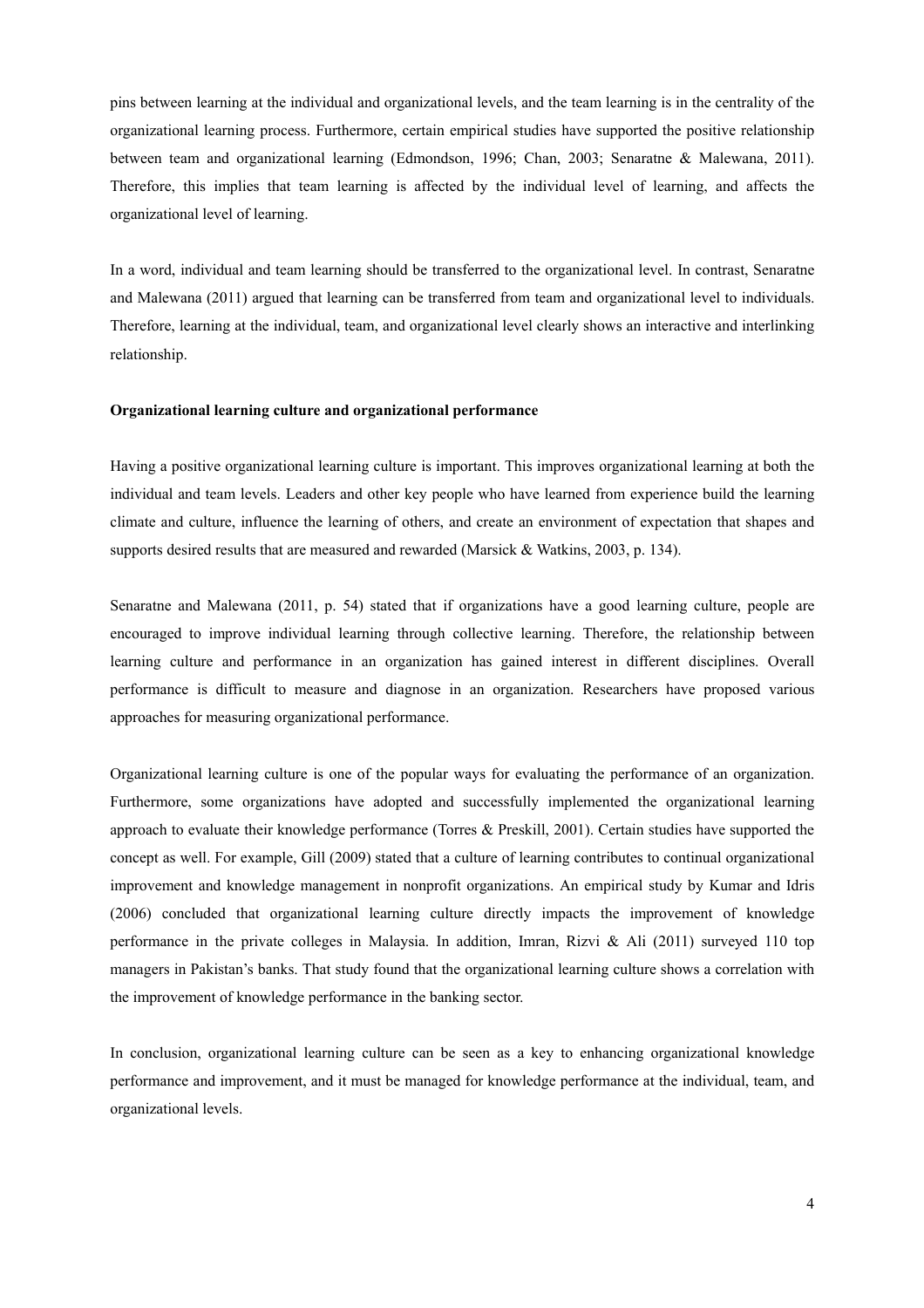# **Methodology**

#### **Research questions and research framework**

Based on the literature review and the purposes of this study, the author developed a research framework is shown in Figure 1 and several research questions are stated below.

# *Question 1*:

What are the overall perceptions of Taiwan's university and college library staffs on the value of their organizational learning culture?

# *Question 2***:**

Do significant relationships exist between the perceptions on the value of learning culture at the individual, team, and organizational levels and the different characteristics of the library staffs in Taiwan's universities and colleges?

# *Question 3*:

Can learning culture at the individual, team, and organizational levels influence organizational knowledge performance in Taiwan's university and college libraries?

# *Question 4*:

 Does the learning culture among the individual, team, and organizational levels have an interrelationship in Taiwan's university and college libraries?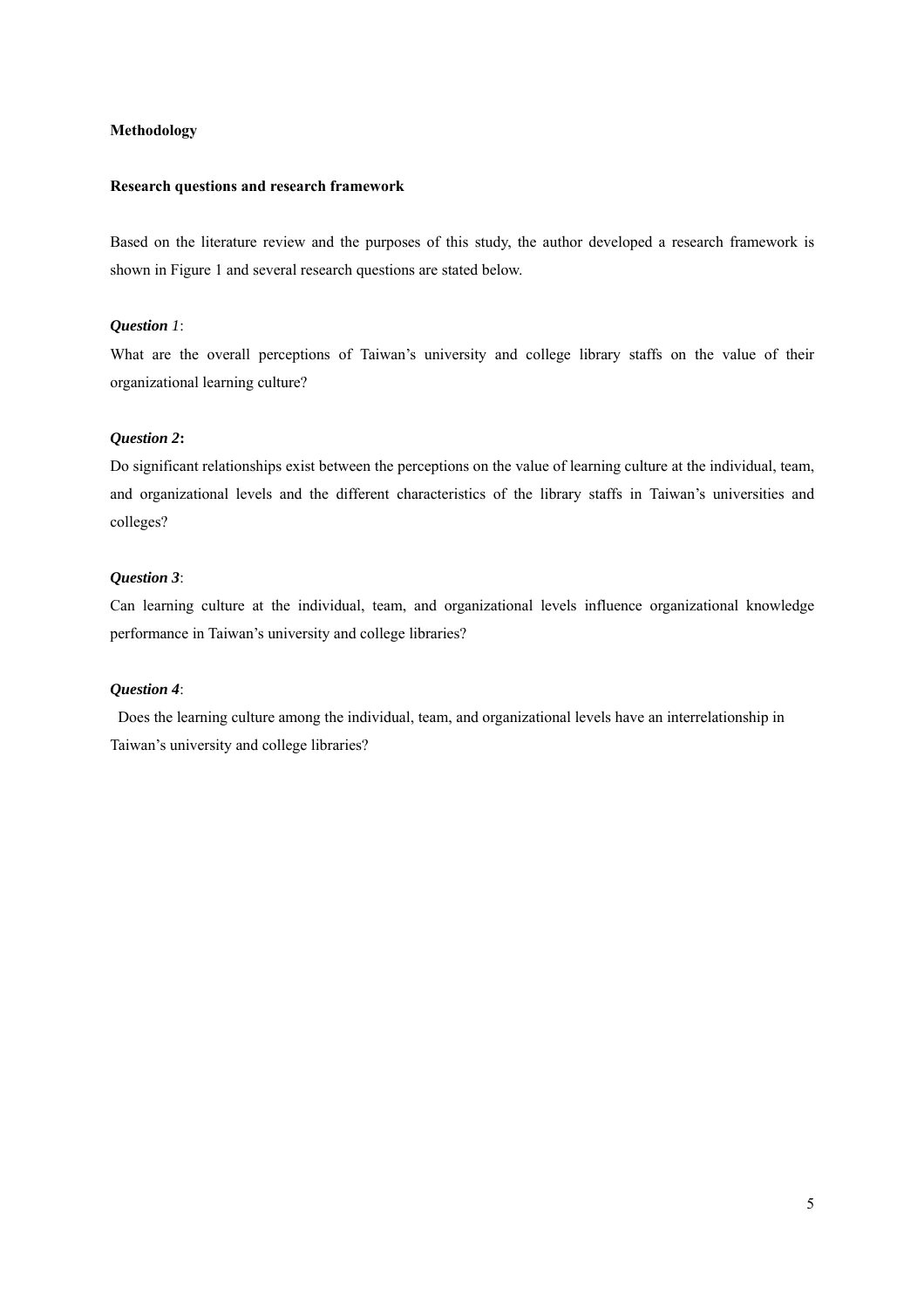

**Figure 1: Research Framework** 

#### **Instrument**

The Dimensions of the Learning Organization Questionnaire (DLOQ) was developed by Watkins and Marsick (1993, 1996) and Marsick and Watkins (2003). The DLOQ was built on the notion that change must occur at every level of learning. These changes would occur between individuals, teams and organization. These changes must become new practices and routines that enable and support the ability to use learning to improve performance (Marsick & Watkins, 2003, p. 135). Many for-profit and nonprofit organizations have used the DLOQ to measure how their organizations support and use learning, and tested it to explore the links between learning culture and knowledge performance of an organization (Kumar & Idris, 2006; Lien, 2006; Imran, Rizvi & Ali, 2011; Haley, 2011).

A Chinese version of the DLOQ has been edited and tested by Lien (2006). The composite reliability of all constructs exceeded the benchmark approximately 0.7 or better as recommended by Nunnally (1978). Thus, for this study, the author employed Lien's Chinese version of the DOLQ as a reference for designing the survey instrument.

The questionnaire was divided into three parts. Part I consists of five items of demographic information. Part II consists of 43 questions divided into seven dimensions for measuring the perceptions of respondents for their organizational learning culture at the individual, team, and organizational levels. The content of Part II is listed in Table 1. Finally, a set of 6 questions was adopted to measure the perceptions of the respondents on the changes of the organization's knowledge performance in Part III. This study used six-point Likert-type scale for Part II, ranging from 6 (always), 5 (almost always), 4 (often), 3 (sometimes), 2 (hardly ever), to 1 (never). For Part III, the author also used a six-point Likert-type scale, ranging from 6 (strongly agree), 5 (agree), 4 (slightly agree), 3 (slightly disagree), 2 (disagree), to 1 (strongly disagree).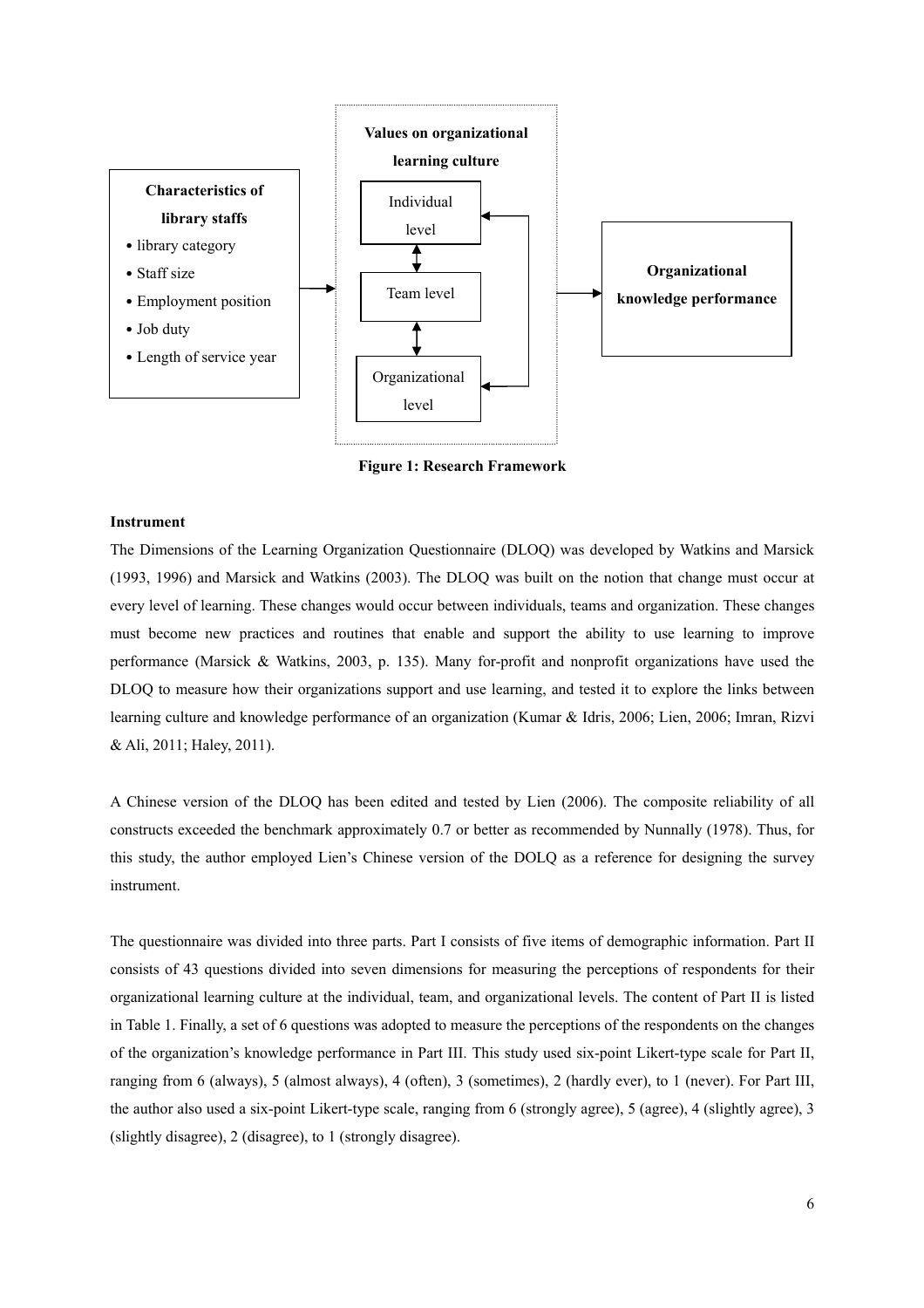|                      | <b>Ouestion</b>                                     |           |
|----------------------|-----------------------------------------------------|-----------|
|                      | (1) Creating a continuous learning opportunity      | $1 - 7$   |
| Individual level     | (2) Promoting inquiry and dialogue                  | $8 - 13$  |
| Team level           | (3) Encouraging collaboration and team learning     | 14-19     |
| Organizational level | (4) Creating a system to capture and share learning | $20 - 25$ |
|                      | (5) Empowering people toward a collective vision    | $26 - 31$ |
|                      | (6) Connecting the organization to its environment  | 32-37     |
|                      | (7) Providing strategic leadership for learning     | 38-43     |

**Table 1**  *Content summary of the Questionnaire in Part II*

# **Validity and reliability**

The quantitative analysis of the questionnaire used the SPSS (Statistical Package for the Social Sciences) and other statistical analysis methods, including descriptive analysis, the *t*-test, ANOVA, regression analysis, and correlation analysis. The reliability of Parts II and III of the questionnaire in this study had a Cronbach's  $\alpha$  of 0.98 and 0.92 respectively, indicating a high level of internal consistency for the entire questionnaire.

# **Sample and data collection**

The author pre-tested the questionnaire by administering it to seven employees of a technological university library in Northern Taiwan. The questionnaire was later slightly refined based on the pretest response and suggestions. The population for this study included all 162 university and college libraries in Taiwan. Five copies of the questionnaire were distributed to each library by mail between June and July of 2012 for a total of 810 questionnaires. Finally, 478 library employees responded, yielding a valid questionnaire response rate of 59 %.

# **Result and discussion**

# *Characteristics of the responding library staff*

Table 2 shows the distribution of the respondents categorized according to the categories of the library, staff size of the library, the employment position of staff members, the duties of staff members, and length of service year of staff members in the library.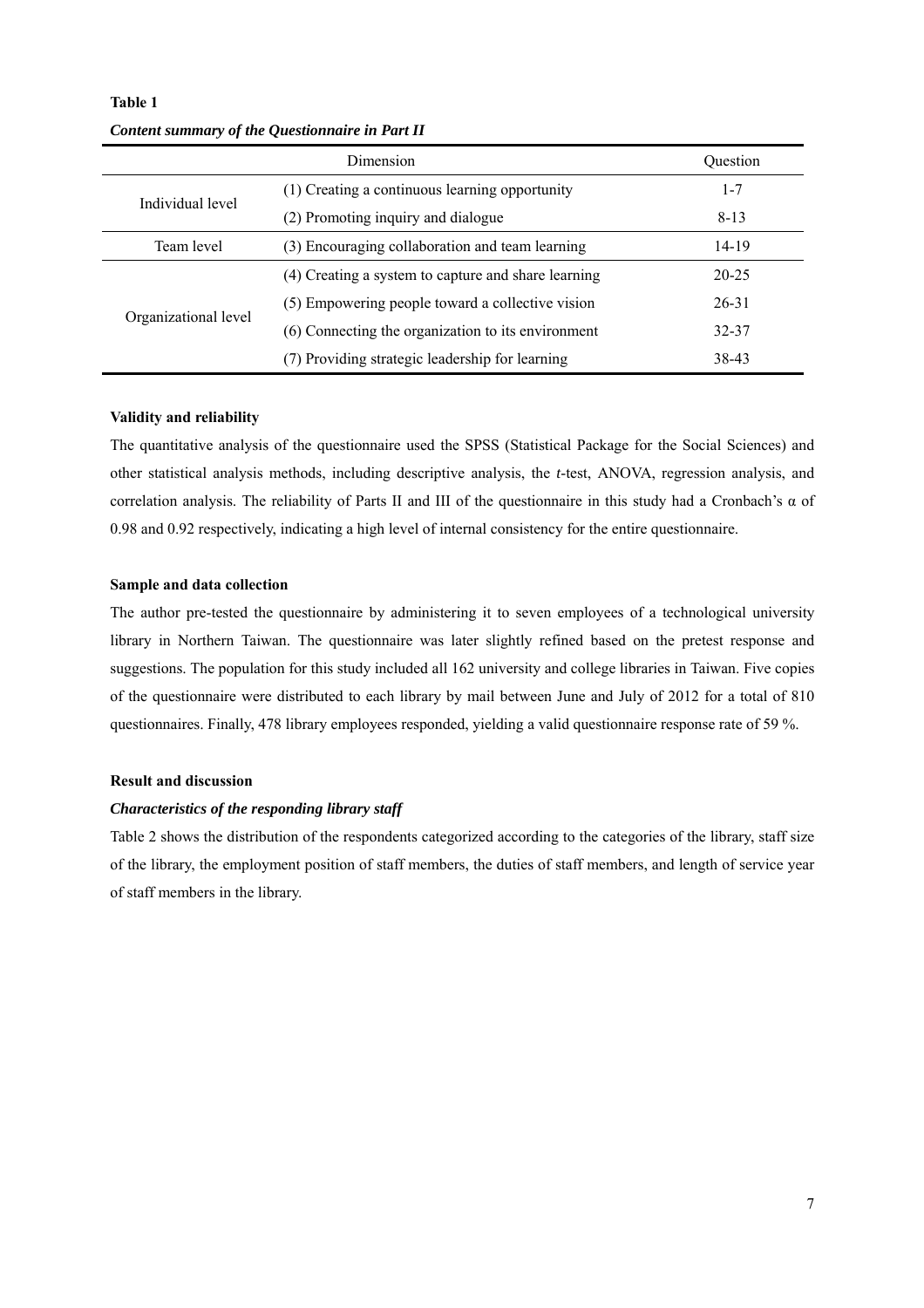# **Table 2**

|                            | <b>Characteristics</b>                       | No. of responses | $\frac{6}{9}$ |
|----------------------------|----------------------------------------------|------------------|---------------|
| Categories of the library  | academic university and college library      |                  | 52.9          |
|                            | technological university and college library | 225              | 47.1          |
| Staff size of the library  | $1 - 10$                                     | 243              | 50.8          |
|                            | $11 - 20$                                    | 128              | 26.8          |
|                            | above 21                                     | 107              | 22.4          |
| <b>Employment</b> position | managerial                                   | 131              | 27.4          |
| of staff members           | non-managerial                               | 247              | 72.6          |
| Duties of staff members    | user service oriented                        | 181              | 37.9          |
|                            | administrative or technical service oriented | 297              | 62.1          |
| Length of service year of  | $0 - 5$                                      | 175              | 36.6          |
| staff members              | $6-10$                                       | 115              | 24.1          |
|                            | $11 - 15$                                    | 82               | 17.2          |
|                            | above 16                                     | 106              | 22.2          |

*Distribution of respondents by characteristics of the library staffs*

Note:  $N = 478$ 

# **Perceived values of an organizational learning culture by library staff**

According to the dimension average score of each level in Table 3, the responding library staffs show a slightly higher level of value to the learning culture at the team level than at the levels of the individual and the organization. Overall, this indicates that the leaders and staffs in Taiwan's university and college libraries encourage group/team work and value the importance of collaboration.

Regarding the mean score of each dimension, the dimension "Promoting inquiry and dialogue" (3.94) at the individual level is strongest. The second strongest dimension is "Providing strategic leadership for learning" (3.92) at the organizational level. This means that library staffs like to communicate, are willing to provide feedback to each other, and that their leaders demonstrate good support for creating a learning climate. In contrast, both the dimensions "Creating a continuous learning opportunity" (3.64) at the individual level and "Creating a system to capture and share learning" (3.67) at the organizational level show a weaker level of value on the learning culture. This tends to indicate that the university and college libraries in Taiwan have not yet established a long-term and multifaceted system that can sufficiently encourage and help their staffs in continuous learning.

The average number for each dimension ranged from 3.64 to 3.94, which is inadequate because 3 indicates "*sometimes"* and 4 indicates "*often"*. This shows that the overall values on the organizational learning culture are not strong. Thus, both the leaders and staffs of university and college libraries in Taiwan might need to focus more on creating a better learning climate and environment for their libraries at the individual, team, and organization levels.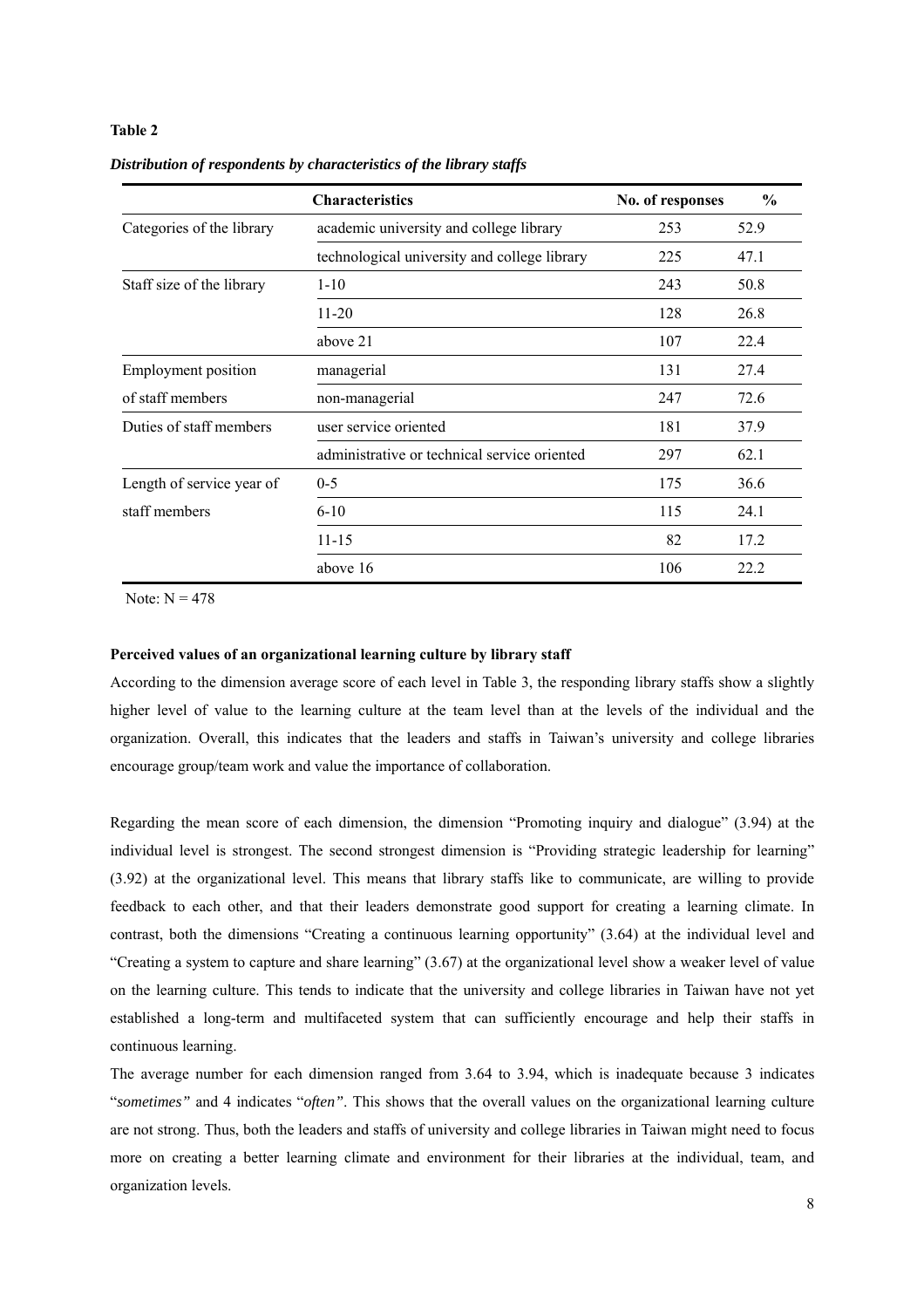|                      | Mean                                                | Overall |              |  |
|----------------------|-----------------------------------------------------|---------|--------------|--|
|                      |                                                     | average |              |  |
|                      | (1) Creating a continuous learning opportunity      | 3.64    | 3.79<br>3.94 |  |
| Individual level     | (2) Promoting inquiry and dialogue                  |         |              |  |
| Team level           | (3) Encouraging collaboration and team learning     | 3.84    | 3.84         |  |
| Organizational level | (4) Creating a system to capture and share learning | 3.67    |              |  |
|                      | (5) Empowering people toward a collective vision    | 3.82    |              |  |
|                      | (6) Connecting the organization to its environment  | 3.89    | 382          |  |
|                      | (7) Providing strategic leadership for learning     | 3.92    |              |  |

# *The value of the organizational learning culture*

# *Relationship between organizational learning culture and the characteristics of responding library staffs*

As shown in Table 4, the *t*-test results indicate statistically significant differences in the perception of the organizational learning culture at the individual and team levels between academic and technological university and college library staffs. It appears that the responding library staffs of the technological universities and colleges place a higher level of value on their organizational learning culture compared to their counterparts in academic universities and colleges in Taiwan.

# **Table 4**

**Table 3** 

# *The t-test results of the differences between academic and technological university and college libraries*

|                      | Mean                                                                                                |      |           |  |
|----------------------|-----------------------------------------------------------------------------------------------------|------|-----------|--|
| Dimension            | Technological<br>Academic<br>university and college<br>university and college<br>library<br>library |      | t-value   |  |
| Individual level     | 3.66                                                                                                | 3.89 | $-2.98**$ |  |
| Team level           | 3.76                                                                                                | 3.93 | $-2.11*$  |  |
| Organizational level | 3.76                                                                                                | 3.89 | $-1.60$   |  |

Note:  $N = 478$ ; \*\**p* < .01; \* *p* < .05

In Table 5, the *t*-test results show statistically significant differences on the perceptions of the learning culture at the individual, team, and organizational levels between managerial and non-managerial library staffs. Overall, it appears that the library staffs with managerial positions place a higher level of value to their organization's learning culture than those without managerial positions in Taiwan's universities and colleges.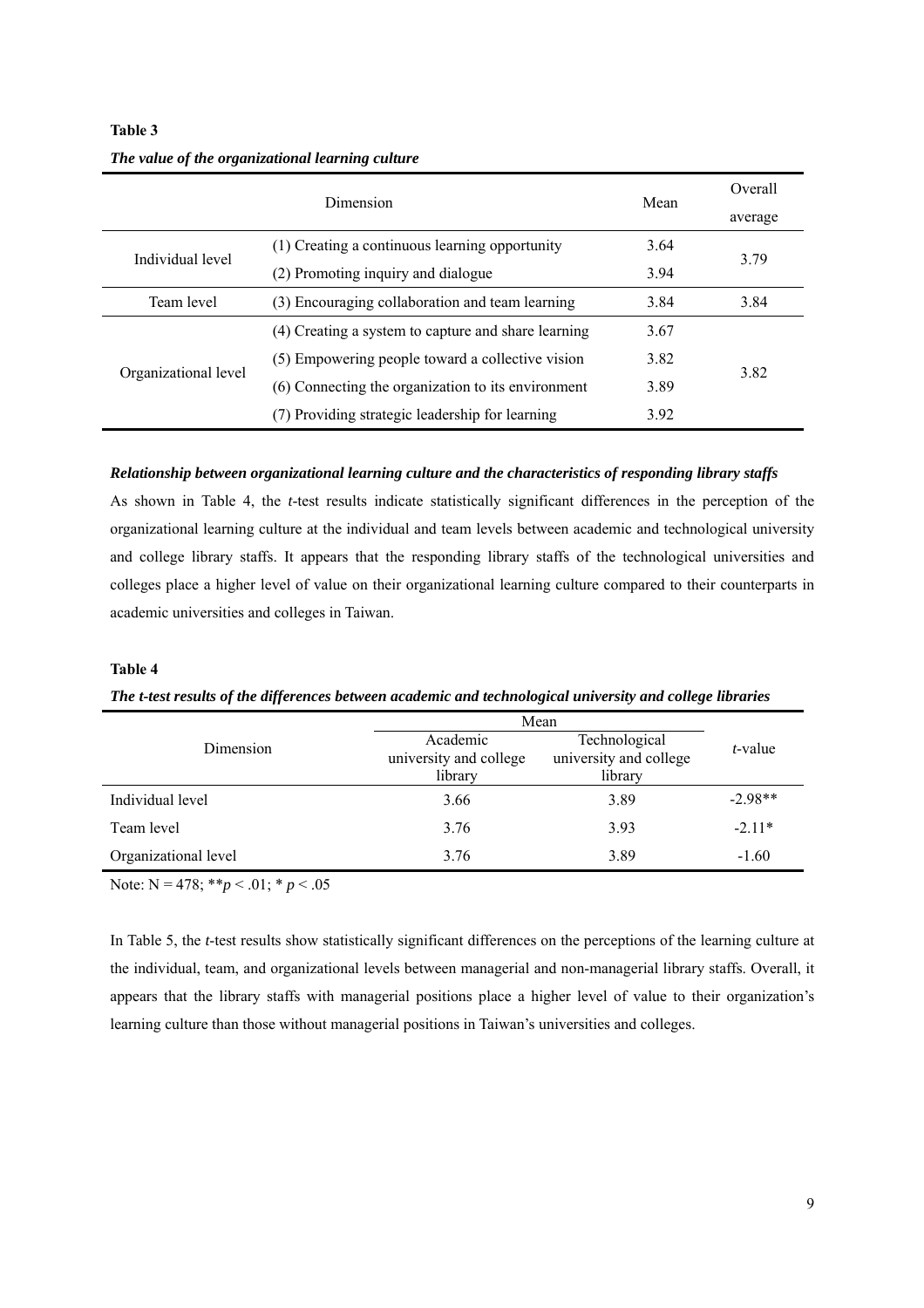|                      | Mean                         |                                  |          |  |  |
|----------------------|------------------------------|----------------------------------|----------|--|--|
| Dimension            | Managerial<br>library staffs | Non-managerial<br>library staffs | t-value  |  |  |
| Individual level     | 3.90                         | 3.72                             | $2.10*$  |  |  |
| Team level           | 4.02                         | 3.77                             | $2.73**$ |  |  |
| Organizational level | 4.03                         | 3.75                             | $3.11**$ |  |  |

*The t-test results of the differences between managerial and non-managerial library staffs* 

Note: N = 478; \*\* *p* < .01; \* *p* < .05

**Table 5** 

As listed in Table 6, the responding staffs with different lengths of service in the library are shown to have a statistically significant difference on the perceptions of value to their organizational learning culture.

Junior staff members with less than 5 years of work experience obviously placed the highest level of value to their organization's learning culture. In contrast, the library staffs with approximately 11 to 15 years of work experience placed the lowest level of value on their organization's learning culture.

# **Table 6**  *ANOVA of the differences among library staffs with varying lengths of service in years*

|                      | Mean    |        |           |          |           | <b>LSD</b>                               |
|----------------------|---------|--------|-----------|----------|-----------|------------------------------------------|
| Dimension            | $0 - 5$ | $6-10$ | $11 - 15$ | Above 16 | F value   | Post Hoc                                 |
|                      |         |        |           | 4        |           |                                          |
| Individual level     | 4.00    | 3.76   | 3.44      | 3.67     | $9.58**$  | $1 > 2$ , $1 > 3$ , $1 > 4$ ,<br>2 > 3   |
| Team level           | 4.05    | 3.78   | 3.45      | 3.87     | $8.65**$  | $1 > 2$ , $1 > 3$ , $2 > 3$ ,<br>$4 > 3$ |
| Organizational level | 4.07    | 3.68   | 3.39      | 3.82     | $12.43**$ | $1 > 2, 1 > 3, 1 > 4,$<br>2 > 3, 4 > 3   |

Note:  $N = 478$ ; \*\*  $p < .01$ ; \*  $p < .05$ 

These results show significant relationships between the value of an organization's learning culture and the different characteristics of library staffs (i.e. the categories of the library, employment position of staff members staffs, and the length of service years) in Taiwan's universities and colleges. However, no statistically significant differences were found on the characteristics of both the job duties of staff members and the staff size of the library.

The leaders of Taiwan's university and college libraries should obviously pay substantially more attention to non-managerial employees with 11 to 15 years of work experience. They must spend time understanding their thoughts and needs for learning to organize suitable learning activities for enhancing their learning opportunities and abilities.

# **The relationship between learning culture and knowledge performance in an organization**

The regression analysis results listed in Table 7 show that the F value is statistically significant at the  $p < .01$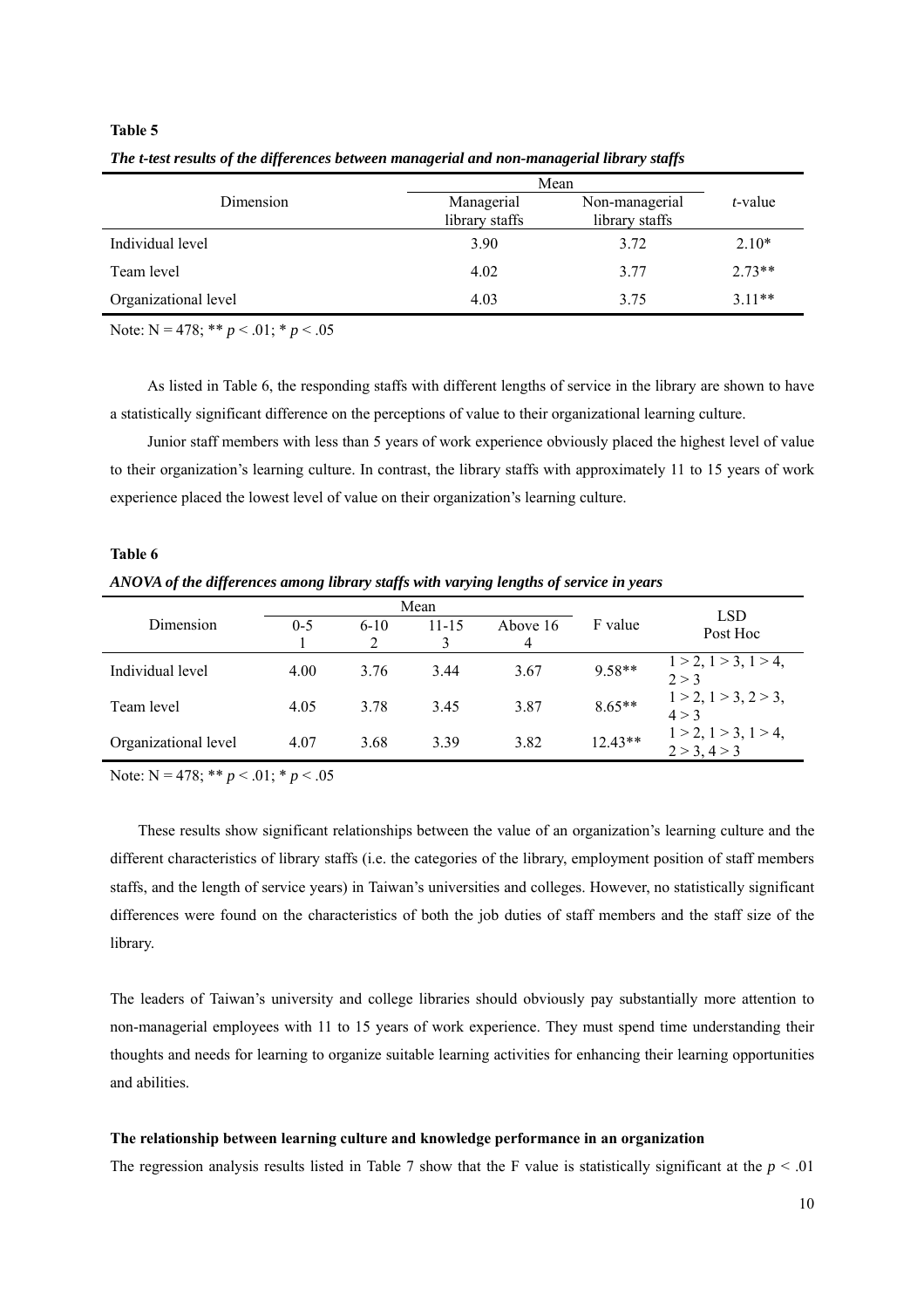level. It also shows that the effect size estimated by  $R^2$  is 0.40 (40%). That proved the fitness of the model for the relationships between the dependent variable and independent variable, and that the correlation represents a substantial effect.

The results listed in Table 7 show that the two learning culture dimensions at the individual level and at the organizational level in a learning organization can positively contribute to the enhancement of the organizational knowledge performance in Taiwan's university and college libraries. However, the learning culture dimension at the team level does not have a statistically significant impact on the organization's knowledge performance in this study. This reminds us that the leaders and staffs of Taiwan's university and college libraries encourage group/team work and value the importance of collaboration, but they have to pay more attention to individual learning to accelerate the process and enhance the knowledge performance of their respective organizations.

In conclusion, university and college libraries with a higher learning culture at the individual and organizational levels can predict a higher level of knowledge performance in their organizations.

# **Table 7**

*Regression analysis results of the relationship between the learning culture and the knowledge performance of an organization*

|                          | Learning culture       |         | t value | $R^2$ | F value    |
|--------------------------|------------------------|---------|---------|-------|------------|
|                          | (Independent variable) |         |         |       |            |
| Organizational knowledge | Individual level       | 0.17    | $2.50*$ |       |            |
| performance              | Team level             | $-0.06$ | $-0.90$ | 0.40  | $104.59**$ |
| (Dependent variable)     | Organizational level   | 0.54    | $812**$ |       |            |
|                          |                        |         |         |       |            |

Note: N = 478; \*\* *p* < .01; \* *p* < .05

#### *The relationships among the individual, team, and organizational learning*

According to Table 8, the learning culture at the individual level has a positive correlation with the learning culture at both the team and organizational levels (r = 0.82 and 0.80 respectively; *p <* .01; r is significant beyond the 1% level). The learning culture at the team level has a positive correlation with the learning culture at the organizational level  $(r = 0.81; p < .01; r$  is significant beyond the 1% level).

In conclusion, the learning culture among individual, team, and organizational levels has a positive interrelationship in Taiwan's university and college libraries. In other words, a higher level of individual learning culture can lead to a higher team and organizational learning culture. A higher team learning culture can lead to a higher individual and a higher organizational learning culture. A higher organizational learning culture can lead to a higher individual and a higher team learning culture in Taiwan's university and college libraries.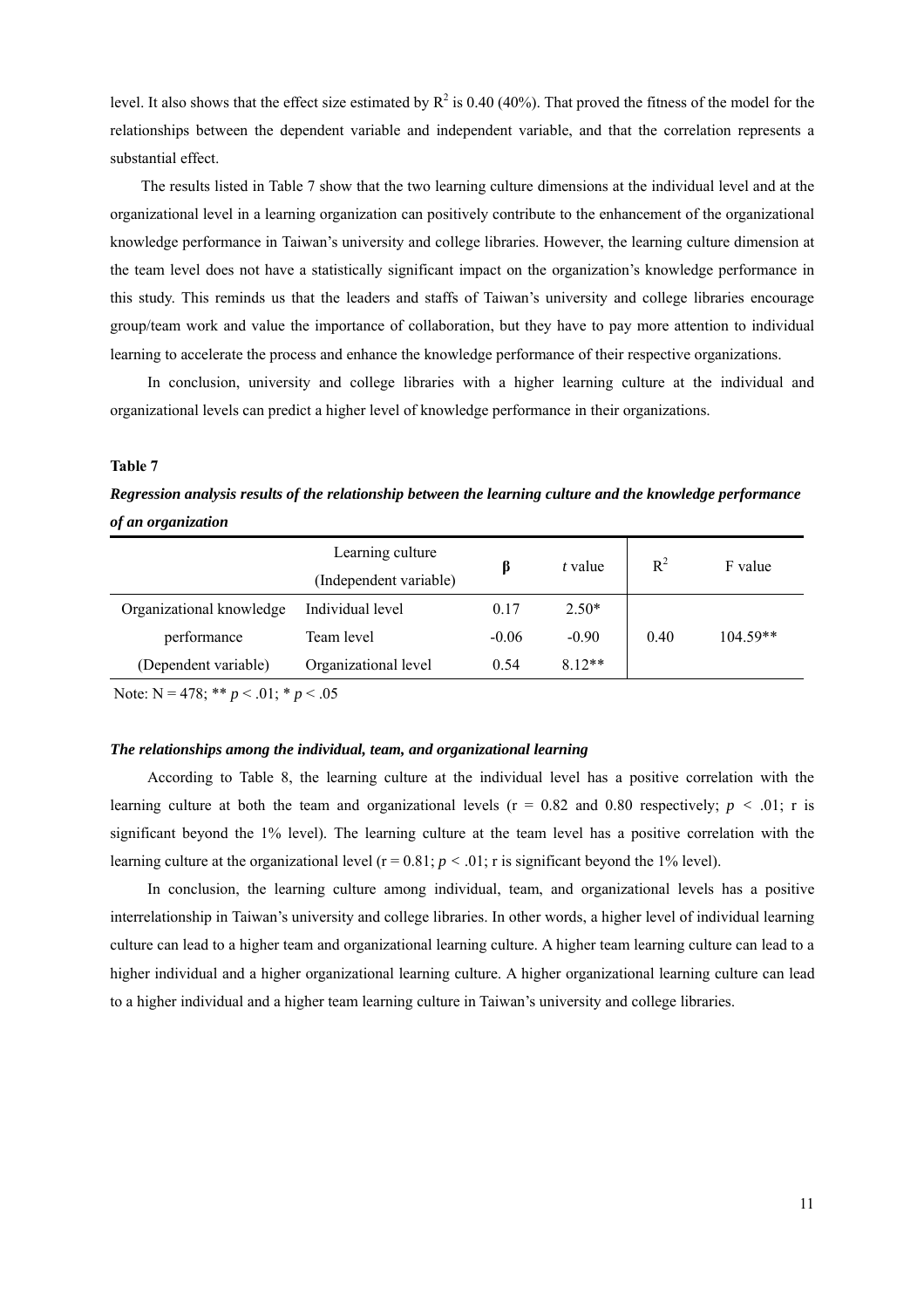# **Table 8**

| Dimensions of learning | Individual level | Team level | Organizational level |  |
|------------------------|------------------|------------|----------------------|--|
| culture                |                  |            |                      |  |
| Individual level       |                  | $0.82**$   | $0.80**$             |  |
| Team level             |                  |            | $0.81**$             |  |
| Organizational level   |                  |            |                      |  |

*Correlation analysis of the learning culture of the individual, team, and organization* 

Note:  $N = 478$ ; \*\*  $p < .01$ 

# **Summary and conclusion**

Based on the research purposes and the results of this study, the author reached several conclusions, which are as follows:

- 1. The overall perceived value of the learning culture at the individual, team, and organizational levels are not strong among library staffs in Taiwan's universities and colleges. However, both the dimensions "Promoting inquiry and dialogue" and "Providing strategic leadership for learning" show a higher level of value on the learning culture. In contrast, the dimensions "Creating a continuous learning opportunity" and "Creating a system to capture and share learning" show a weaker level of value on the learning culture. Therefore, this implies that the staffs in Taiwan's university and college libraries like to communicate and are willing to exchange feedback. In addition, their leaders in the library support a climate of learning. However, most libraries in Taiwan's universities and colleges have not yet built a long-term and multifaceted system that can encourage continuous learning in the organizations.
- 2. The library staffs with different characteristics have different levels of perception on the value of their organization's learning culture in Taiwan's universities and colleges. For example, (a) The library staffs at the technological universities and colleges show a higher level of value on their organization's learning culture compared to their counterparts at the academic universities and colleges. (b) The managerial library staffs show more interest in their organization's learning culture than do non-managerial library staffs. (c) The staffs with approximately 11 to 15 years of work experience show less interest in their organization's learning culture than junior and senior staff members in the library.
- 3. University and college libraries with a higher learning culture at the individual level and organizational level can expect a higher level of knowledge performance in their organization. Therefore, creating a learning culture at the individual level is essential for building a learning organization. Establishing a learning culture at the organizational level is the key to achieving an effective performance in Taiwan's university and college libraries.
- 4. The learning culture among the individual, team, and organizational levels has a positive interrelationship in Taiwan's university and college libraries.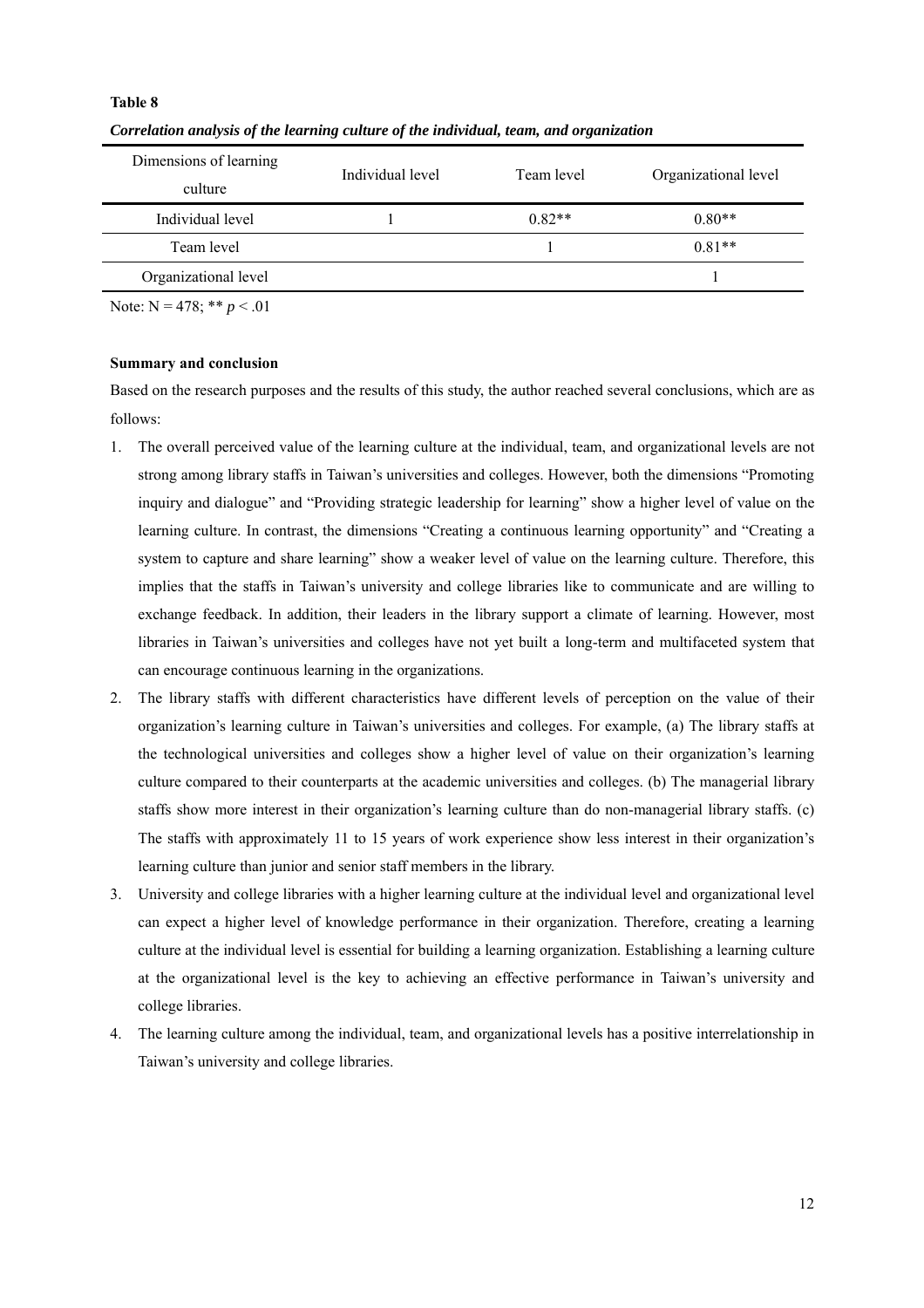# **Suggestions**

Senge (1990, p. 340) stated that leaders are designers, stewards, and teachers in a learning organization, and that they are responsible for learning. Accordingly, leaders play a key role in establishing the learning culture and climate for their organizations. Thus, several suggestions are proposed for library leaders based on the findings and conclusions in this study:

- 1. Library leaders should design a long-term and multifaceted learning system to stimulate the motivation of their staffs to learn. First, library leaders can support their staff members to attend different kinds of professional seminars and conferences nationwide and worldwide based on an approved policy. Second, they can arrange some formal and regular on-the-job training workshops and programs in the library either face to face or online that can help staff members to build job-related skills and abilities. Third, they can encourage their staffs to participate in several informal learning activities, such as joining a book club, discussing topics with colleagues or outside professionals, and establishing a mentoring system to facilitate staff training by communicating with other members in the organization. Finally, they need to provide incentives, such as financial supports, rewards and requirements to inspire each staff to learn. When a positive learning culture is built at the individual level in a library, team and organizational learning cultures are easily created. This can further lead to an organization demonstrating a higher level of knowledge performance in libraries.
- 2. Non-managerial staff members with 11 to 15 years of work experience at academic university and college libraries show a lower level of perception on the value of the learning culture at the individual, team, and organizational levels. This implies that library leaders have to pay close attention to understand the thoughts of this group of staff members and their learning needs. Regular meetings and irregular interviews are necessary conducted with these staff members. These meetings and interviews can probably help library leaders understand these staff members' thoughts and ideas regarding learning and other related issues. The results of these meetings and interviews can be used to organize suitable learning activities for enhancing these staff members' learning opportunities and abilities.

#### **Acknowledgments**

The author is grateful to Dr. Chao-chen Chen, Professor of the Graduate Institute of Library and Information Studies of National Taiwan Normal University at Taipei, Taiwan, for providing useful advice and instructions on this study.

#### **Reference**

- Argyris, C. and Schon, D. A. (1978). *Organizational learning: a theory of action perspective*. Reading MA: Addison-Wesley.
- Chan, C. C. A. (2003). Examining the relationships between individual, team and organizational learning in an Australian hospital. *Learning in Health and Social Care*, *2*(4), 223-235.
- Chen, K. N. (2006). Library evaluation and organizational learning: a questionnaire study. *Journal of Librarianship and Information Science, 38*(2), 93-104.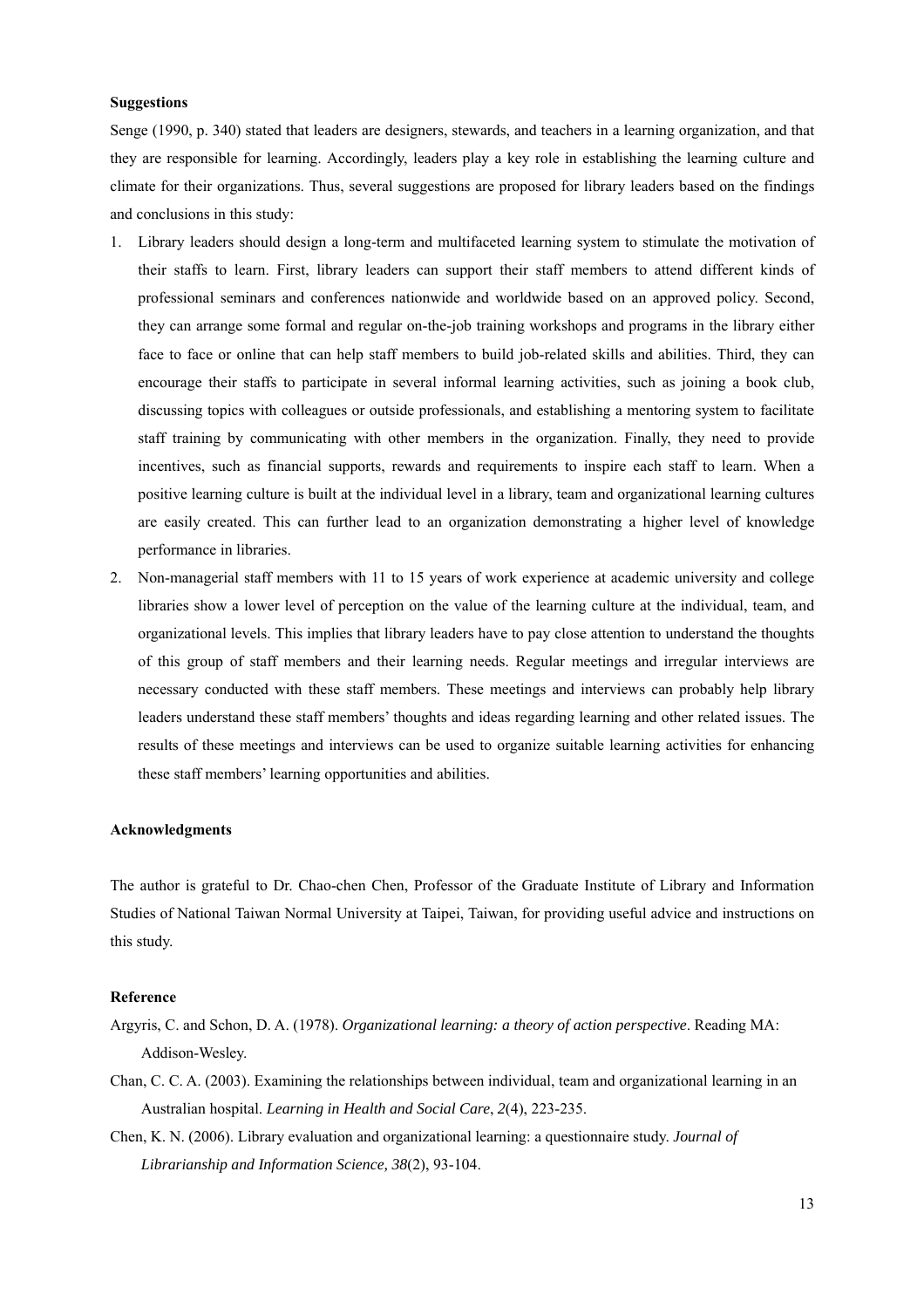- Dixon, N. (1994). *The organizational learning cycle: how we can learn collectively*.  $2^{nd}$  ed. London, McGraw-Hill Book Co.
- Dodgson, M. (1993). Organizational learning: a review of some literature. *Organizational Studies, 14*, 375-394.
- Forman, D. C. (2004). Changing perspectives from individual to organizational learning. *Performance Improvement, 43*(7), 16-21.
- Gill, S. J (2009). Developing a learning culture in nonprofit organizations. Thousand Oaks: CA, SAGE.
- Haley, Q. K. (2010). *The relationship between learning organization dimensions and library performance*. Unpublished doctoral dissertation. Northern Illinois University.
- Imran, M., Rizvi, S. H. M. and Ali, B. (2011). Impact of organizational learning on organizational performance. *International Journal of Academic Research, 3*(4),424-427.
- Kayes, A. B., Kayes, D. C., & Kolb, D. A. (2005). Experiential learning in teams. *Simulation and Gaming, 36*(3), 330-354.

Kolb, D. A. (1984). *Experiential Learning*. Englewood Cliffs, NJ, Prentice Hall.

- Kuchinke, K. P. (1993). Managing learning for performance. *Human Resource Development Quarterly, 6*(3), 307-316.
- Kumar, N. and Idris, K. (2006). An examination of educational institutions' knowledge performance: analysis, implications and outlines for future research. *The Learning Organization, 13*(1), 96-116.
- Gieseck, J. and McNeil, B. (1999). Core competencies and the learning organization. *Library Administration & Management, 13*(3), 158-166.
- Lien, Y. H. (2002). Dimensions of the learning organization and organization performance. *Commerce & Management Quarterly, 3*(4), 337-358.
- Marsick, V. J. and Watkins, K. E. (2003). Demonstrating the value of an organization's learning culture: the dimensions of the learning organization questionnaire. *Advances in Developing Human Resources, 5*(2), 132-151.
- McShane, S. L and Von Glinow, M. A. (2010). 5<sup>th</sup> ed. *Organizational behavior*. Boston, McGraw-Hill.
- Murray, P. and Moses, M. (2005). The centrality of teams in the organizational process. *Management Decision, 43*(9), 1186-1202.
- Nunnally, J. C. (1978). *Psychometric theory* . 2<sup>nd</sup> ed. New York: McGraw-Hill.
- O'Hara, S. (1996). Organizational change through individual learning. *Career Development International , 1*(4), 38-41.
- Rowley, J. (1997). The library as a learning organization. *Library Management, 18*(2), 88-91.
- Senaratne, S. and Malewana, C. (2011). Linking individual, team and organizational learning in construction project team settings. *Architectural Engineering and Design Management, 7*, 50-63.
- Senge, P. M. (1990). *The fifth discipline: the art and practice of the learning organization*. New York: Doubleday.
- Su, S. S. (2006). An overview of individual learning and organizational learning in the Academic library. *Bulletin of Library and Information Science, 57*, 35-47.
- Toffler, A. (1970). *Future shock*. New York: Random House.
- Torres, R. T. and Preskill, H. (2001). Evaluation and organizational learning: past, present, and future. *American*